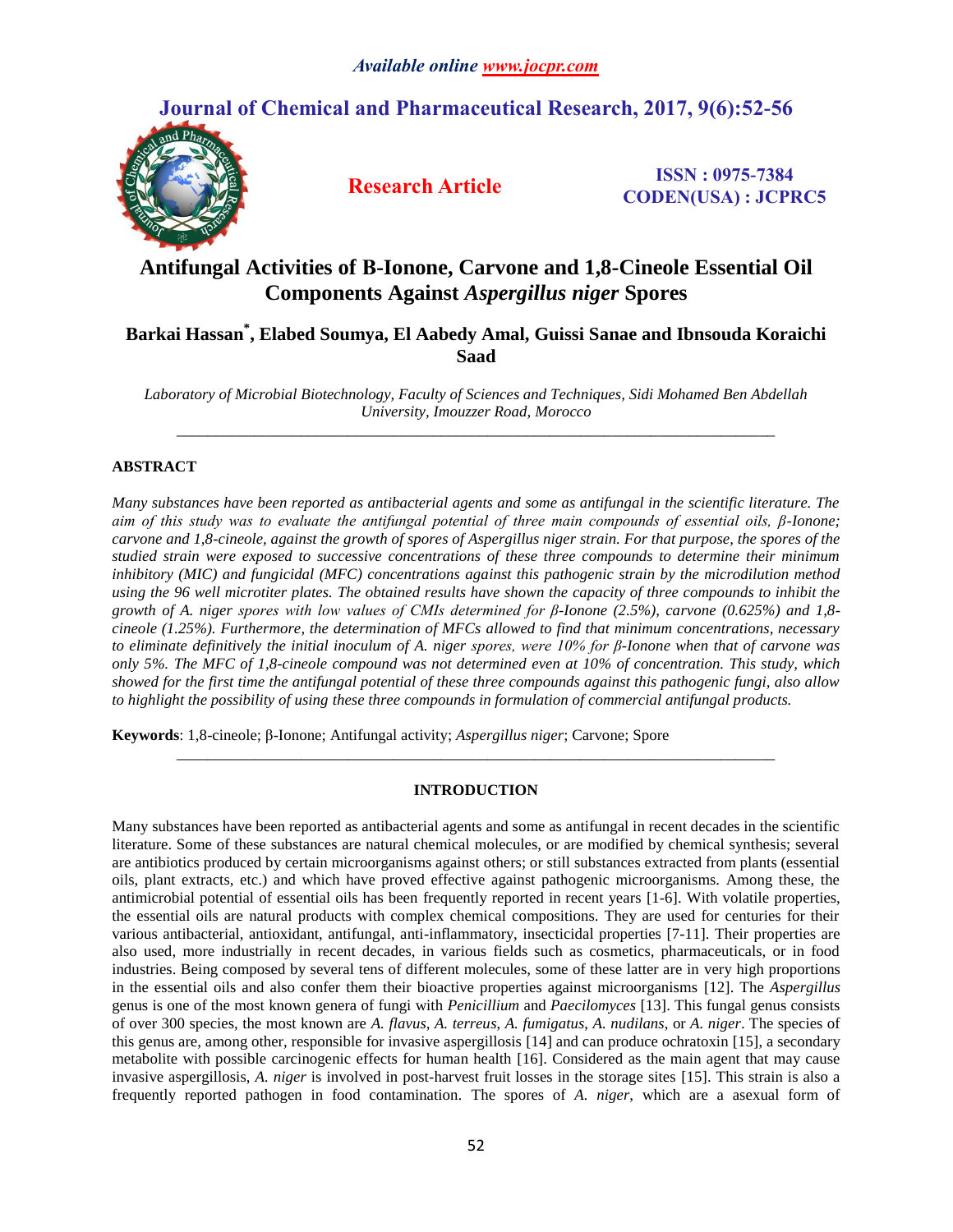reproduction of this strain, are easily dispersible and also represent their resistance form in extreme environmental conditions. Indeed, they are protected by rigid cell walls [17,18]. The inactivation of these spores is therefore a challenge to limit, or eliminate, the risk of pathogenicity that represents the strain of *A. niger* as well as in food industries and in medical field. The main objective of the present work is to contribute to evaluate the antifungal potential of three essential oils compounds against the growth of the spores of these pathogen fungi. Thus, the spores of *A. niger* were confronted with successive concentrations of β-Ionone, carvone and 1,8-cineole in order to determine the minimum inhibitory (MIC) and fungicidal (MFC) concentrations of these three essential oil compounds.

#### **MATERIALS AND METHODS**

#### **Fungal Strain**

The studied *Aspergillus niger* strain was isolated in our laboratory [19] from cedar wood decay (*Cedrus atlantica*) from an old house located in Derb Lamté in the old Medina of Fez (Morocco).

#### *Aspergillus niger* **Strain, Growth Conditions and Harvesting Spores**

The *Aspergillus niger* strain was cultivated on the malt extract agar medium and its growth was obtained at 25°C. The *A. niger* spores were then harvested by scraping a 7 days fungal culture surface in a sterile 0.1% of Tween-80. The spore suspension were concentrated by centrifugation at 10,000 g for 15 min at  $4^{\circ}$ C until a concentration of  $10^6$ spores/ml (counted with a hemacytometer) [20].

#### **Chemicals**

The volatile terpene derivatives, used in this study for the evaluation of their antifungal potential, were β-ionone (99% pure), carvone (99% pure) and 1,8-cineole (99% pure). These three volatile derivatives are part of the chemical composition of several essential oils. The antifungal potential of these three molecules was compared with that of Fluconazole (a standard antifungal substance). The used components were purchased from Sigma-Aldrich.

#### **Antifungal Activity Evaluation**

The antifungal activities, the minimum inhibitory concentration (MIC) and minimum fungicidal concentration (MFC), of the tested essential oil components (β-ionone, carvone and 1,8-cineole) against *A. niger* spores were studied according to the microdilution method by using 96 well microtiter plates [21-24]. Briefly, the used essential oils components were diluted in a sterile solution at 1% Tween-80. The malt extract medium was distributed in the wells of the microplate. Then, the tested components were diluted successively from well to well and the concentration range was from 10 to 0.01%. In the control wells, an equivalent volume to that of the tested components was replaced by the sterile solution at 1% Tween-80. Then, a volume of 10 μl of the fungal spore suspension which was concentrated at  $10<sup>6</sup>$  spores/ml was added to all of microplate wells.

Thus, the MIC that is defined as the lowest concentration without visible growth of the studied strain was determined after incubation for 48 h at 25°C. The determination of the MFC was conducted by depositing a 3 µL volume from microtiter plates containing 100  $\mu$ L of broth per well for further incubation at 25 $\degree$ C for 72 h on malt extract agar. The MFC was defined as the lowest concentration with no visible growth, indicating 99.5% killing of the initial inoculum.

#### **RESULTS**

The antifungal evaluation results of the activities of the three tested essential oil components against the growth of *Aspergillus niger* spores are shown in Table 1. Thus, as can be seen in Table 1, the compounds used in this study had a significant antifungal effect against the growth of *A. niger* spores. Indeed, for the β-Ionone molecule, the first concentration at which no visible growth of the spores was observed after the incubation time was 2.5%. At the same time, the concentration corresponding to the MIC of the 1,8-cineole molecule against *A. niger* was 1.25% when that of the carvone was only 0.625%. Thus, among all the tested volatile terpene compounds with antifungal effect in the present work, the one that has shown the best efficacy against the growth of *A. niger* spores was the carvone molecule with the most lowest MIC found. It is obviously followed by 1,8-cineole and β-Ionone compounds, respectively. This reflects a greater sensitivity of the *A. niger* spores in the previously established order of the molecules used in the present work (carvone  $> 1.8$ -cineole  $> \beta$ -Ionone).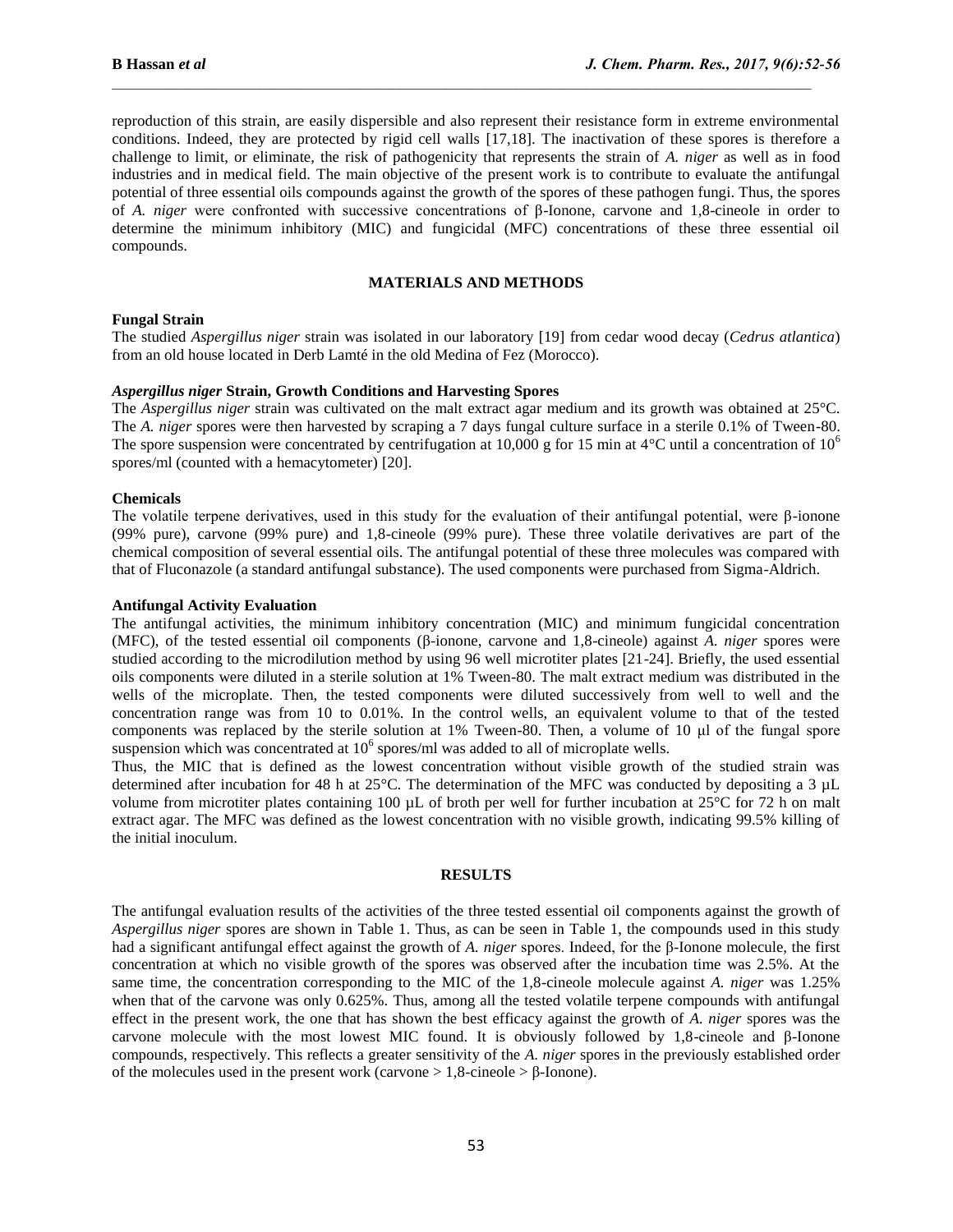| Wells | <b>Concentrations</b> | Aspergillus niger spores |                   |                       |                           |
|-------|-----------------------|--------------------------|-------------------|-----------------------|---------------------------|
|       |                       | $\beta$ -Ionone % (v/v)  | Carvone % $(v/v)$ | 1,8-cineole % $(v/v)$ | Fluconazole mg/ml $(w/v)$ |
|       | 10                    |                          |                   |                       |                           |
| ◠     |                       |                          |                   |                       |                           |
|       | 2.5                   |                          |                   | ۰                     |                           |
|       | 1.25                  | +                        |                   |                       |                           |
|       | 0.625                 | $^+$                     |                   | $^+$                  | $\,{}^+$                  |
| 6     | 0.3125                | $\overline{+}$           | $^+$              | $^+$                  |                           |
|       | 0.15625               | $^{+}$                   | $^{+}$            | $^+$                  | $^+$                      |
| 8     | 0.078125              |                          |                   |                       |                           |
| 9     | 0.0390625             | $^{+}$                   |                   | $^+$                  | $\,{}^+$                  |
| 10    | 0.01953125            | $+$                      | $^{+}$            | $^{+}$                | $+$                       |
| 11    | 0.009765625           |                          |                   |                       |                           |
| 12    | Control $(0)$         | +                        |                   |                       |                           |

**Table 1: Results of MIC antifungal activities for the tested essential oil components against** *A. niger* **spores**

+: presence of growth; -: absence of growth; positive control: fungal spores suspensions in Extract Malt Broth supplemented with agar (0.15% w/v)

On the other hand, the obtained results for the determination of minimum fungicidal concentrations with these compounds almost follow the same line as that of the MICs and are reported in Table 2. Indeed, we found that the corresponding concentration to MFC for the β-Ionone molecule, for which the initial inoculum of the *A. niger* spores was killed, was 10% (Table 2). However, until a concentration of 10%, the MFC of the 1,8-cineole compound was not able to be determined for the studied strain (Table 2).

**Table 2: Results of the determined MFCs for the tested molecules against** *A. niger* **spores**

|                    | Aspergillus niger spores  |                    |                        |                           |  |  |  |  |
|--------------------|---------------------------|--------------------|------------------------|---------------------------|--|--|--|--|
|                    | $\beta$ -Ionone % $(v/v)$ | Carvone $\%$ (v/v) | 1.8-cineole $\%$ (v/v) | Fluconazole mg/ml $(w/v)$ |  |  |  |  |
| MFC                |                           |                    | nd                     | nd                        |  |  |  |  |
| nd: not determined |                           |                    |                        |                           |  |  |  |  |

However, as with its MIC *vis-à-vis* of the spores of the studied strain, the molecule of carvone showed the lowest MFC obtained compared with the two other molecules. The volume of 3 µl, which showed no visible growth on malt extract agar during the determination of the MFC, was from to the wells of the microplate whose concentration was 5% of the carvone compound (Table 2). These obtained results confirmed the very high sensitivity of the spores of this *A. niger* strain to the molecule of carvone. Compared to the antifungal potential of the tested essential oils compounds, a test was performed with fluconazole which is a recognized antifungal substance and used in the medical field. The antifungal evaluation results of the activities of fluconazole against the growth of *Aspergillus niger* spores are also shown in Table 1. Thus, the results obtained (Table 1) with the fluconazole showed that the MIC of this molecule against the growth of this fungal strain corresponded to 1.25 mg/ml. As regards to the MFC, it has not been determined even at a concentration of 10 mg/ml of fluconazole (Table 2).

#### **DISCUSSION**

The involvement, frequently reported in the scientific literature, of the *Aspergillus niger* strain in invasive aspergillosis cases, in post-harvest decay of stored fruits or in food contamination, have made the inactivation of these spores a challenge.

The evaluation of the antifungal activity of three essential oil components, in the present study, showed the potential of each one of them against the growth of *Aspergillus niger* spores. Thus, it was observed that compared to MICs found, that of carvone is two times lower than that of the 1,8-cineole compound and four times lower than that of β-Ionone compound.

Similar results were reported by Stupar et al*.* [5] in their work on the antifungal activity of several essential oils and biocide benzalkonium chloride (BAC) against the fungi isolated from cultural heritage objects. Indeed, they showed that the essential oil of *Rosmarinus officinalis*, whose main compound is 1,8-cineole (44.28%), had a strong fungistatic effect (MIC=30 μl/ml) against the *A. ochraceus* strain but with a rather low fungicidal effect (MFC=100 µl/ml). The same test on the *A. niger* strain showed much less interesting values (MIC=MFC=100 µl/ml) than those found in the present study. The use of the biocide BAC had a very important antifungal effect on all tested fungi among which both *Aspergillus* strains with very low values (MIC=0.1 μl/ml and MFC=0.25 μl/ml for *A. niger*) and (MIC=0.1 μl/ml and MFC=0.5 μl/ml for *A. ochraceus*).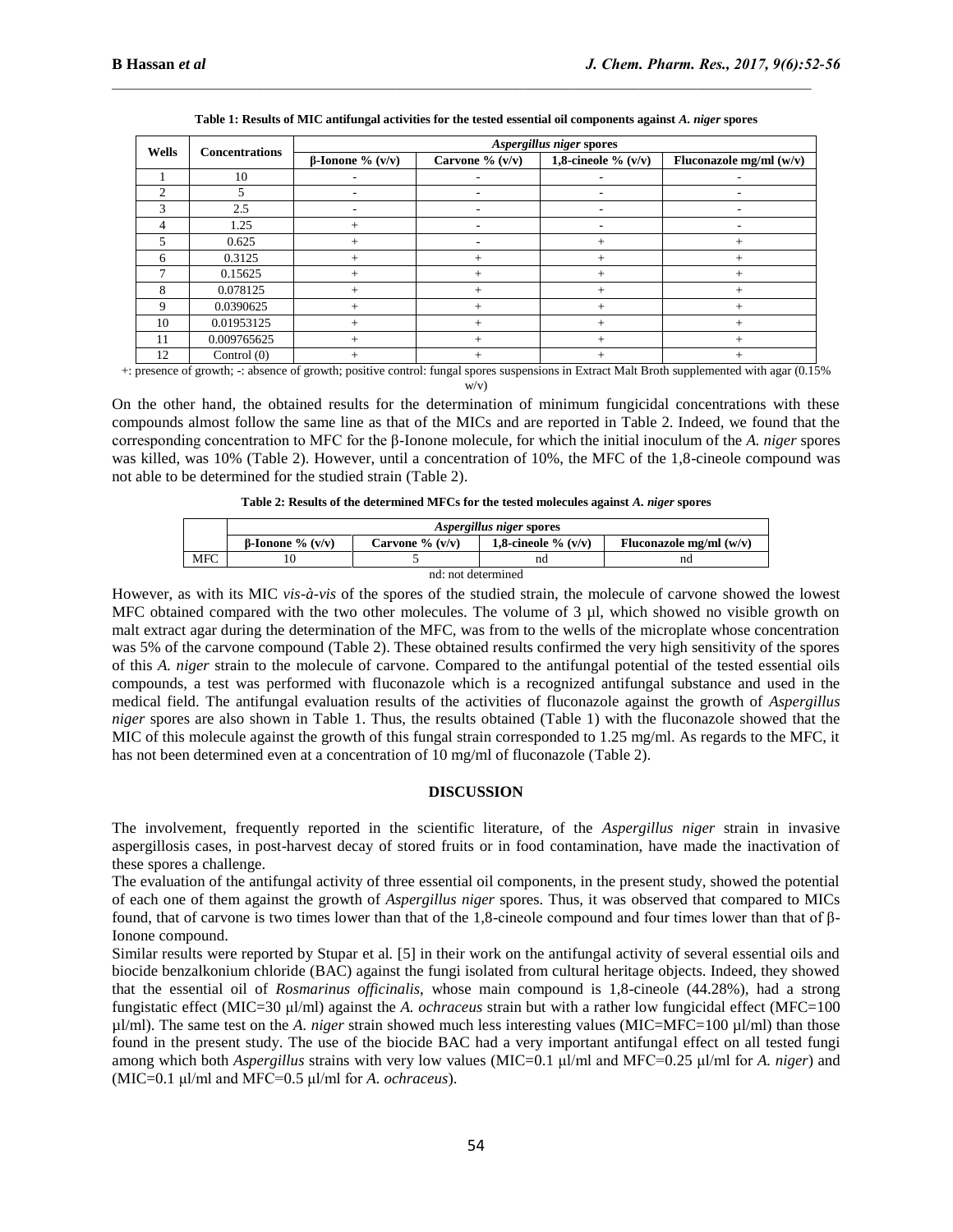More recently, Tian et al*.* [15] indicated, in its work on the efficacy of the perillaldehyde in control of *A. niger* causing grape decay, that this substance had a significant antifungal effect against this strain with MIC at 0.25 μl/ml and MFC 1 µl/ml. On the other hand, the use of nano-metal to inhibit *A. niger* was reported by Yu et al. [25]. Indeed, the authors indicated that the critical Ag concentration needed to inhibit the germination and growth of the *A. niger* spores of 5 wt% nano Ag catalyst was 65 mg/ml. In addition, the MIC obtained from the use of fluconazole was 128 μg/ml [26]. However, about this standard antifungal, Shanmugaraj et al*.* [27] reported that it was ineffective against *Aspergillus*. On the other hand, if the antimicrobial potential of essential oils is well established in the scientific literature, it remains a major problem concerning the concentration and chemical composition of the molecules which constitute the essential oils of various plants. Indeed the latter are influenced by several factors including climate, geographical location, environmental, etc. thus, their antimicrobial potential may also be affected according to their extraction periods.

Therefore, it might be more interesting to evaluate the antibacterial and antifungal potential of these terpene compounds. Some of these molecules are present in very high proportions and constitute the major components of essential oils. It is also in this objective that the present work was realized. Unlike essential oils, the advantage, of the use of these compounds, would be to have molecules whose the biological properties as well as the chemical composition would not be influenced by the different factors mentioned above.

However, as with essential oils, the mechanism of action by which these molecules attack microorganisms is still very poorly explained in the scientific literature. Some authors have even suggested that these multitude of varied chemical molecules would not appear to have specific targets [28,29]. In fact, their lipophilic properties allow them to destabilize the structures of the macromolecules (polysaccharides, fatty acids and phospholipids, etc.) through the cell wall and the cytoplasmic membrane of microorganisms [30-32]. Thus, the destabilized membranes of the attacked microorganisms become permeable. What causes a loss of ions and thus induces a difference of potential at the membranaire level [33-36]. Always in the same vein, the lipids and proteins would be also affected [34,37]. However, the mechanism of action of some major essential oil components is better known in the literature. Indeed, this is the case for example for thymol and carvacrol which are two major compounds of the Thyme and Oregon essential oils. Thus, Xu et al*.* [38] reported in their work on the mechanism of action of these two molecules against *Escherichia coli* that they have the ability to permeabilize and depolarize the cytoplasmic membrane of this bacterial strain.

### **CONCLUSION**

The obtained results in the present study demonstrated that these three compounds (β-Ionone; carvone and 1,8 cineole) have a real antifungal potential and they could be used as antifungal agents as well as to significantly reduce (or eliminate completely) the growth of *Aspergillus niger*. They could also be used as antifungal agents against the growth of other important pathogenic fungal which present major risks both in the food industries and in the medical field. However, additional research is needed to better understand their mechanisms of action against the fungi in order to lead to the formulation of a commercial antifungal product.

#### **REFERENCES**

- [1] T Ainane; Z Askaoui; M Elkouali; M Talbi; S Lahsasni; I Warad; TB Hadda. *J Mater Environ Sci*. **2014**, 5, 2017-2020.
- [2] S Ayadi; M Abderrabba. *J Mater Environ Sci*. **2014**, 5, 1872-1876.
- [3] A Laghchimi; M Znini; L Majidi; F Renucci; A El Harrak; J Costa. *J Mater Environ Sci*. **2014**, 5, 1770- 1780.
- [4] S Szczepanski; A Lipski. *Food Control*. **2014**, 36, 224-229.
- [5] M Stupar; MLj Grbic; A Džamic; N Unkovic; M Ristic; A Jelikic. *S Afr J Bot*. **2014**, 93,118-124.
- [6] DSV Barbieri; F Tonial; PVA Lopez; BHLN Sales Maia; GD Santos; MO Ribas; C Glienke; VA Vicente*. Arch Oral Biol*. **2014**, 59, 887-896.
- [7] S Kordali; R Kotan; A Mavi; A Cakir; A Ala; A Yildirim. *J Agric Food Chem*. **2005**, 53, 9452-9458.
- [8] D Pezo; J Salafranca; C Nerin*. Anal Bioanal Chem*. **2006**, 385, 1241-1246.
- [9] C Wantida; P Rungsinee; L Pimporn. *Int J Pharm Pharm Sci*. **2014**, 6, 596-602.
- [10] DS Muhammad; SY Yoong; I Mohammad. *Int J Pharm Pharm Sci*. **2014**, 6, 269-277.
- [11] P Vilma; H Entela; G Enkelejda; S Rezarta; M Stefano. *Int J Pharm Pharm Sci*. **2015**, 7, 270-273.
- [12] M Cristani; M D'Arrigo; G Mandalari; F Castelli; MG Sarpietro; D Micieli; V Venuti; G Bisignano; A Saija; D Trombetta. *J Agr Food Chem*. **2007**, 55(15), 6300-6308.